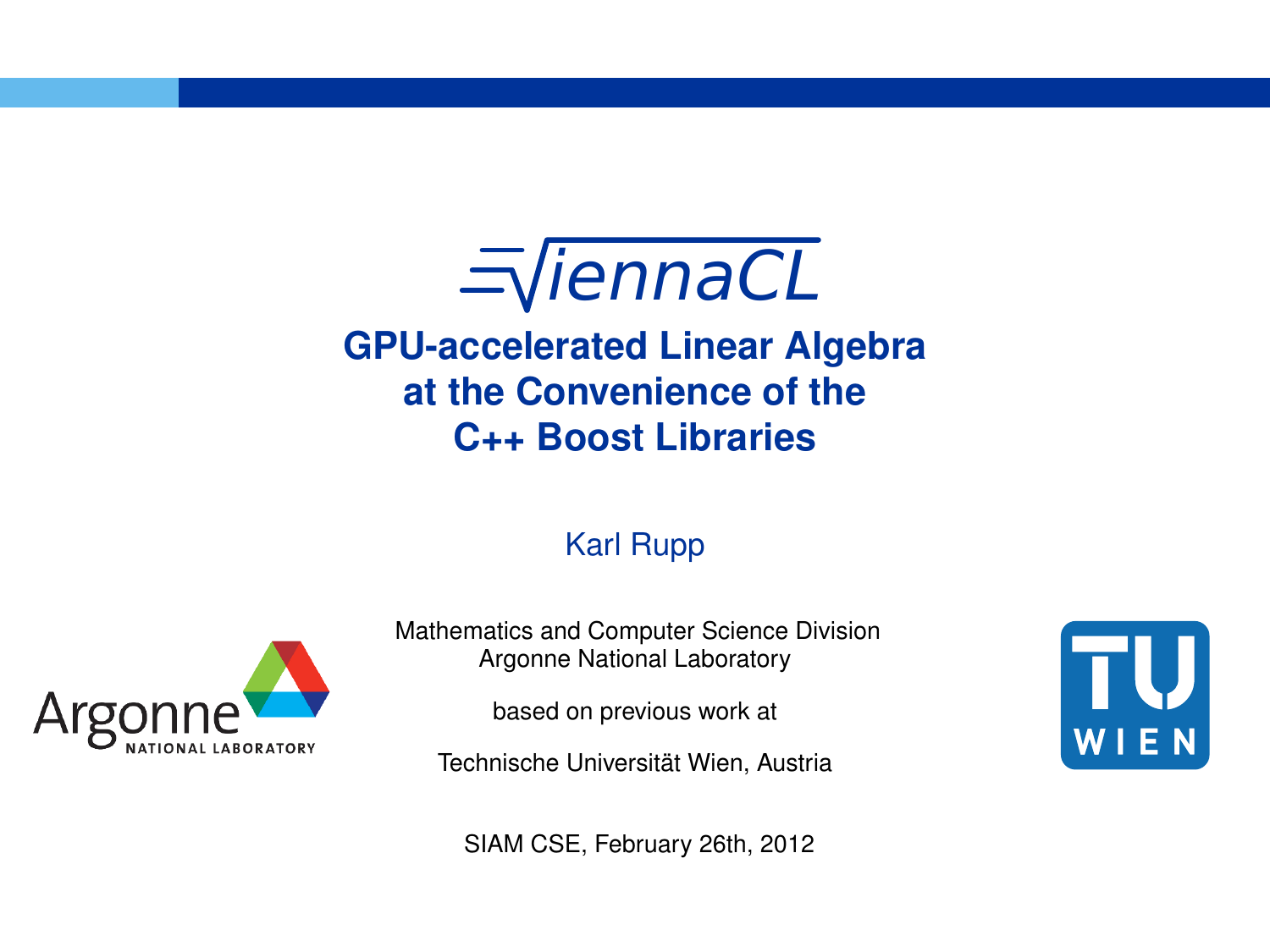# **GPUs: Disillusion**

#### Computing Architecture Schematic



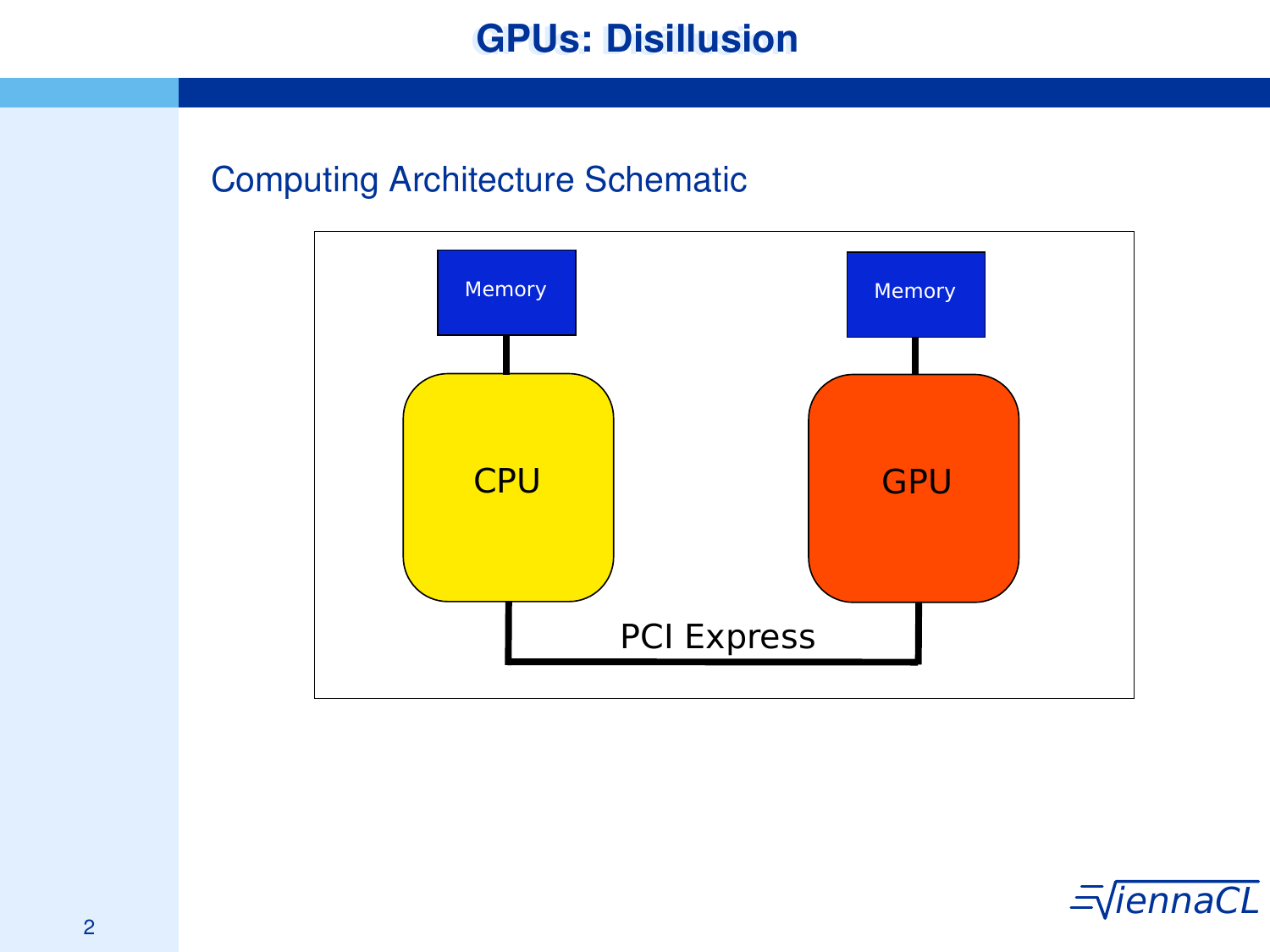# **GPUs: Disillusion**

## Computing Architecture Schematic



 $\exists$ Good for large FLOP-intensive tasks, high memory bandwidth PCI-Express can be a bottleneck  $\gg$  10-fold speedups (usually) not backed by hardware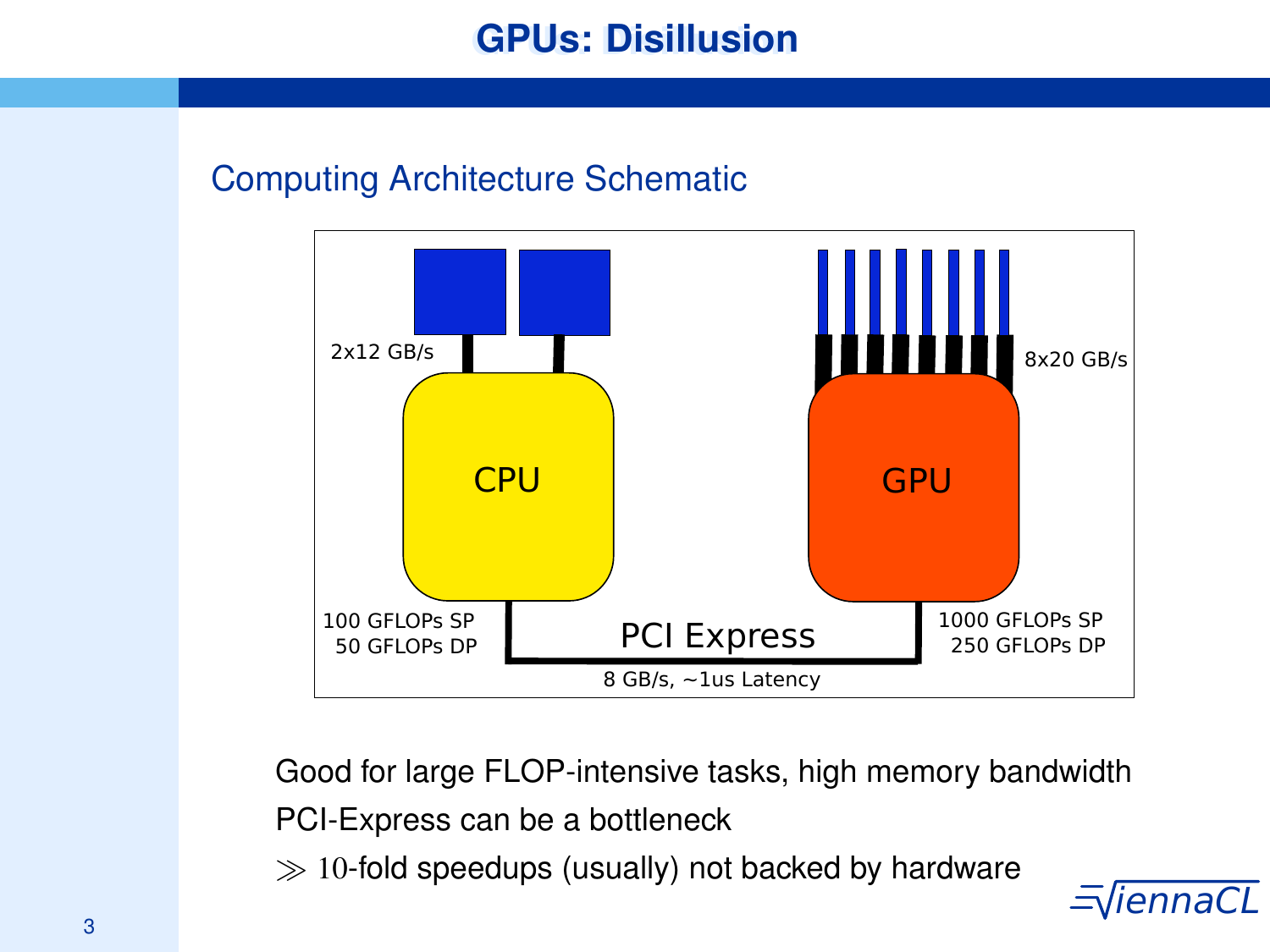## **GPUs: Library Aspects**

### NVIDIA CUDA

```
// GPU kernel:
 __global__ void kernel(double *buffer)
{
  int idx = blockIdx.x * blockDim.x + threadIdx.x;
 buffer[idx] = 42.0;
}
// host code:
int main()
{
  ...
  cudaMalloc((void**)&buffer,size);
  kernel<<<br/>sblocknum, blockdim>>>(buffer);
  ...
}
```
Almost no additional code required Vendor-lock Relies on nvcc being available

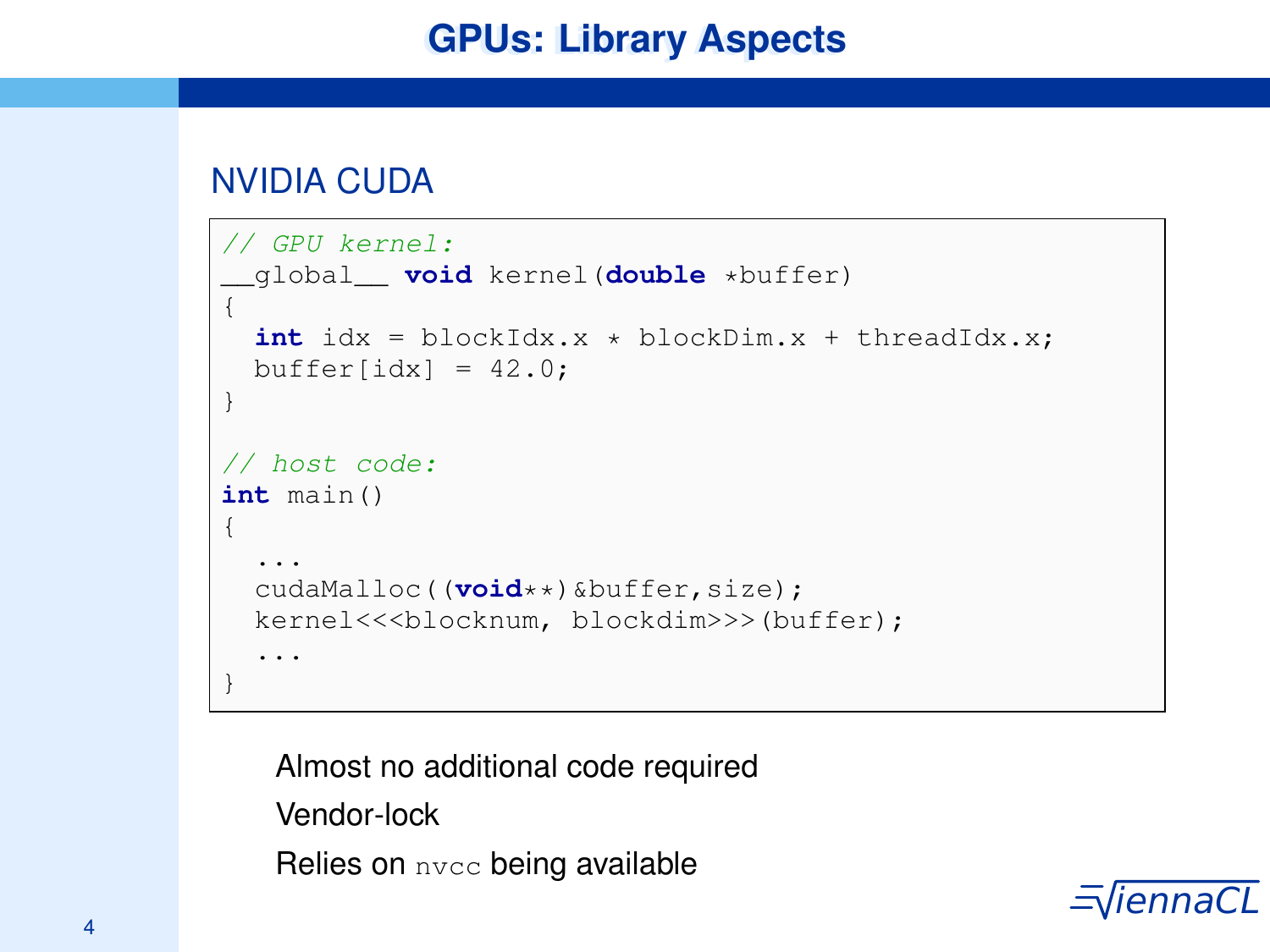# **GPUs: Library Aspects**

### **OpenCL**

```
const char *kernel_string =
" kernel void mykernel( alobal double *buffer) {
 buffer[get global id(0)] = 42.0;
};";
int main() {
  ...
  cl_program my_prog = clCreateProgramWithSource(
         my_context,1,&kernel_string,&source_len,&err);
 clBuildProgram(my_prog, 0, NULL, NULL, NULL, NULL);
  cl_kernel my_kernel = clCreateKernel(my_prog,
                           "mykernel",&err);
  clSetKernelArg(my_kernel,0,sizeof(cl_mem),&buffer);
  clEnqueueNDRangeKernel(queue,my_kernel,1,NULL,
               &global_size,&local_size,0,NULL,NULL);
}
```
5 is the No more development effort from NVIDIA  $=\sqrt{i}\,e\,n\,n\,a\,C\,L$ Additional boilerplate code required (low-level API) Broad hardware support (separate SDKs)

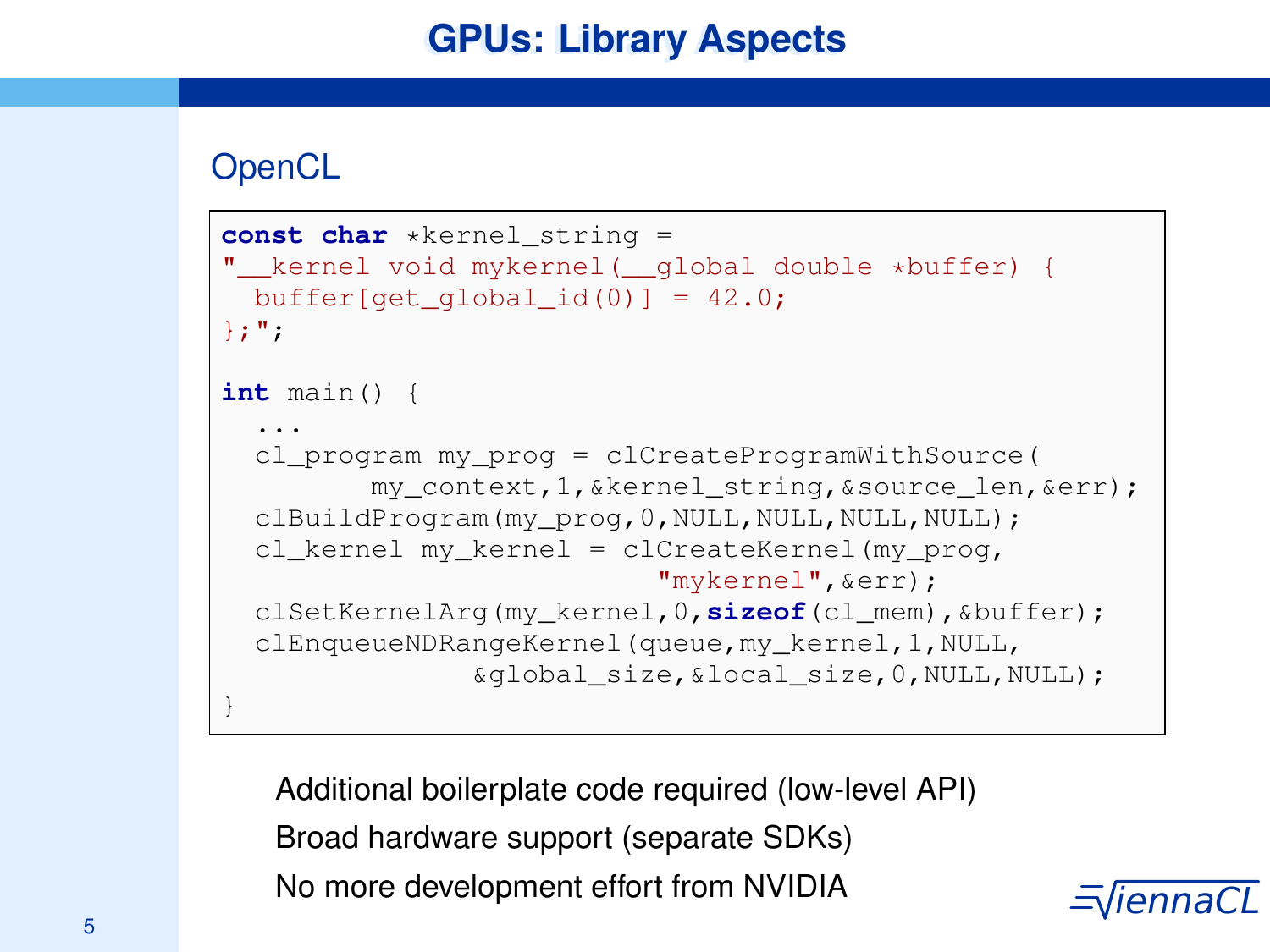## **GPUs: Library Aspects**

## **OpenACC**

```
void func(...) {
  #pragma acc data pcopyin(A[0:size][0:size])
  {
    #pragma acc kernels loop
    for(int i=0; i< size; i++)
      for(int j=0; j < size; j++)
        A[i][i] = 42:
  }
}
int main()
{
  double A[1337][1337];
  func(A):
}
```
Simple OpenMP-type pragma annotations Compiler support? Insufficient control over memory transfers?

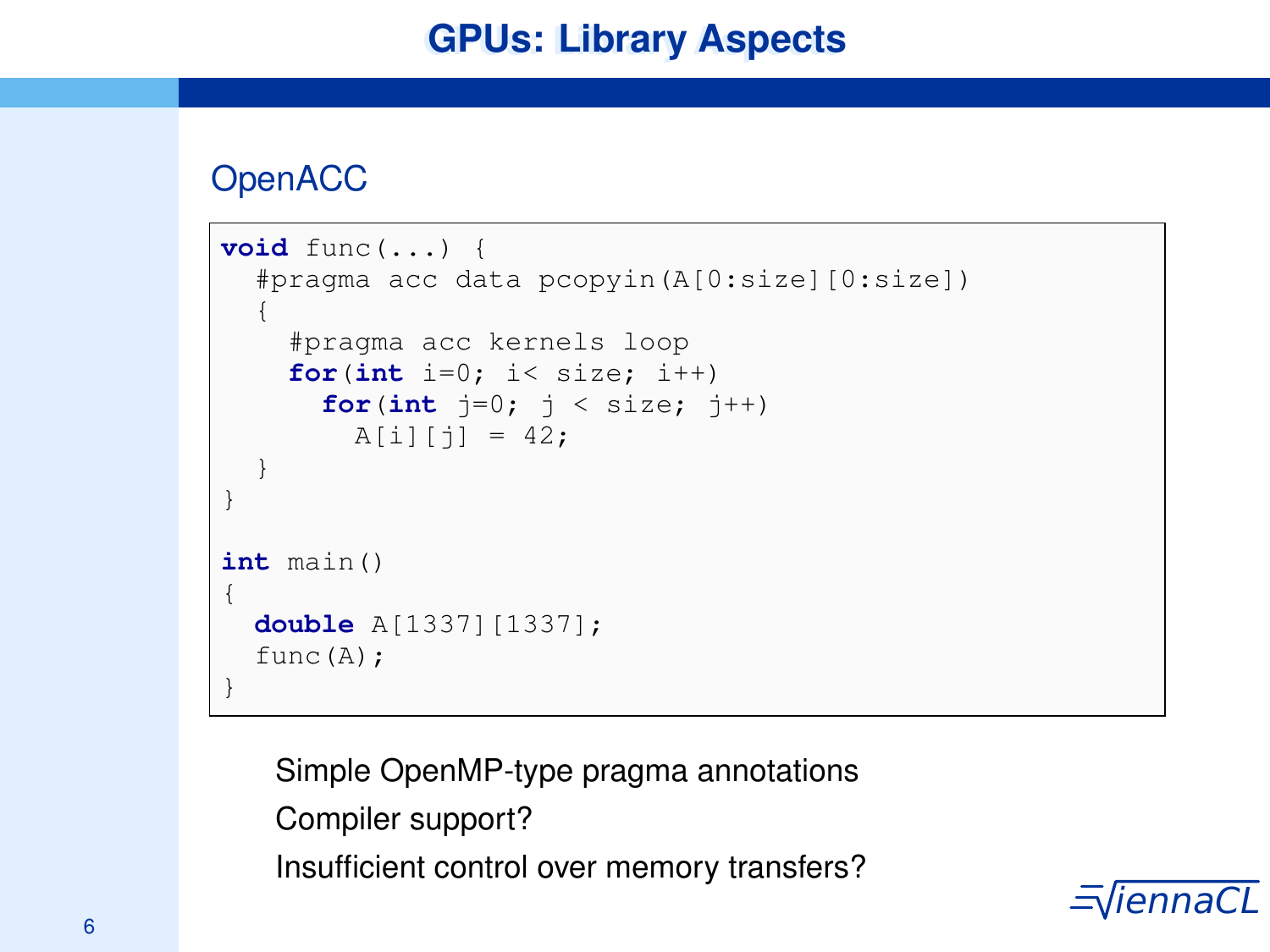#### Challenge: Hardware

Portable performance Auto-tuning Testing requires many different machines

#### Challenge: Memory

Allocation failures? Multi-GPU? PCI-Express bottleneck

### Challenge: Programming

Kernel language? Which low-level parameters to expose?

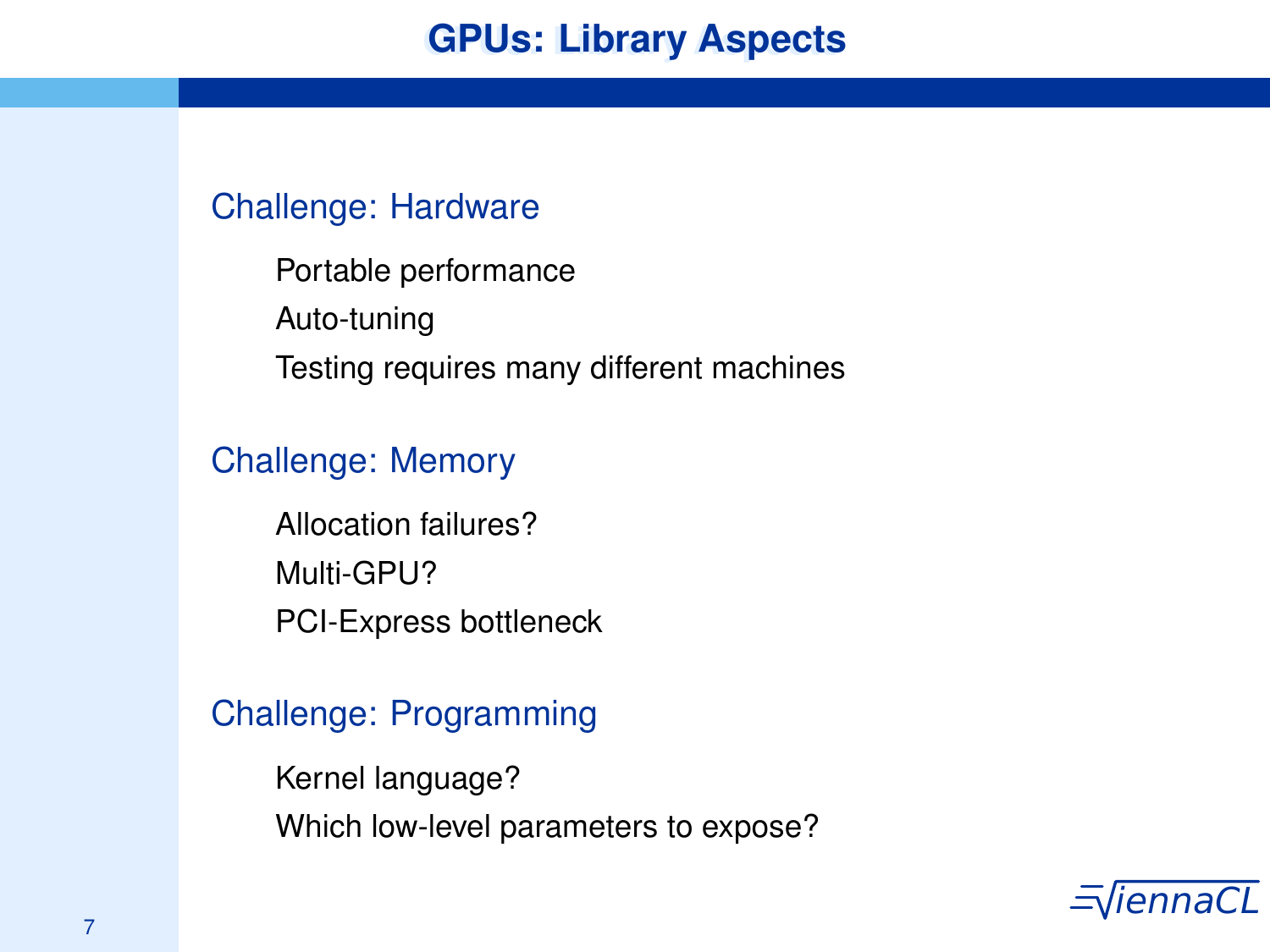## **From Boost.uBLAS to ViennaCL**

#### Consider Existing CPU Code (Boost.uBLAS)

```
using namespace boost::numeric::ublas;
matrix<double> A(1000, 1000);
vector<double> x(1000), y(1000);
/* Fill A, x, y here */
double val = inner prod(x, y):
y := 2.0 \times x:
A += val \star outer prod(x, y);
x = solve(A, y, upper tag()); // Upper tri. solver
std::cout \lt\lt " 2-norm: " \lt\lt norm 2(x) \lt\lt std::endl;
std::cout << "sup-norm: " << norm_inf(x) << std::endl;
```
High-level code with syntactic sugar

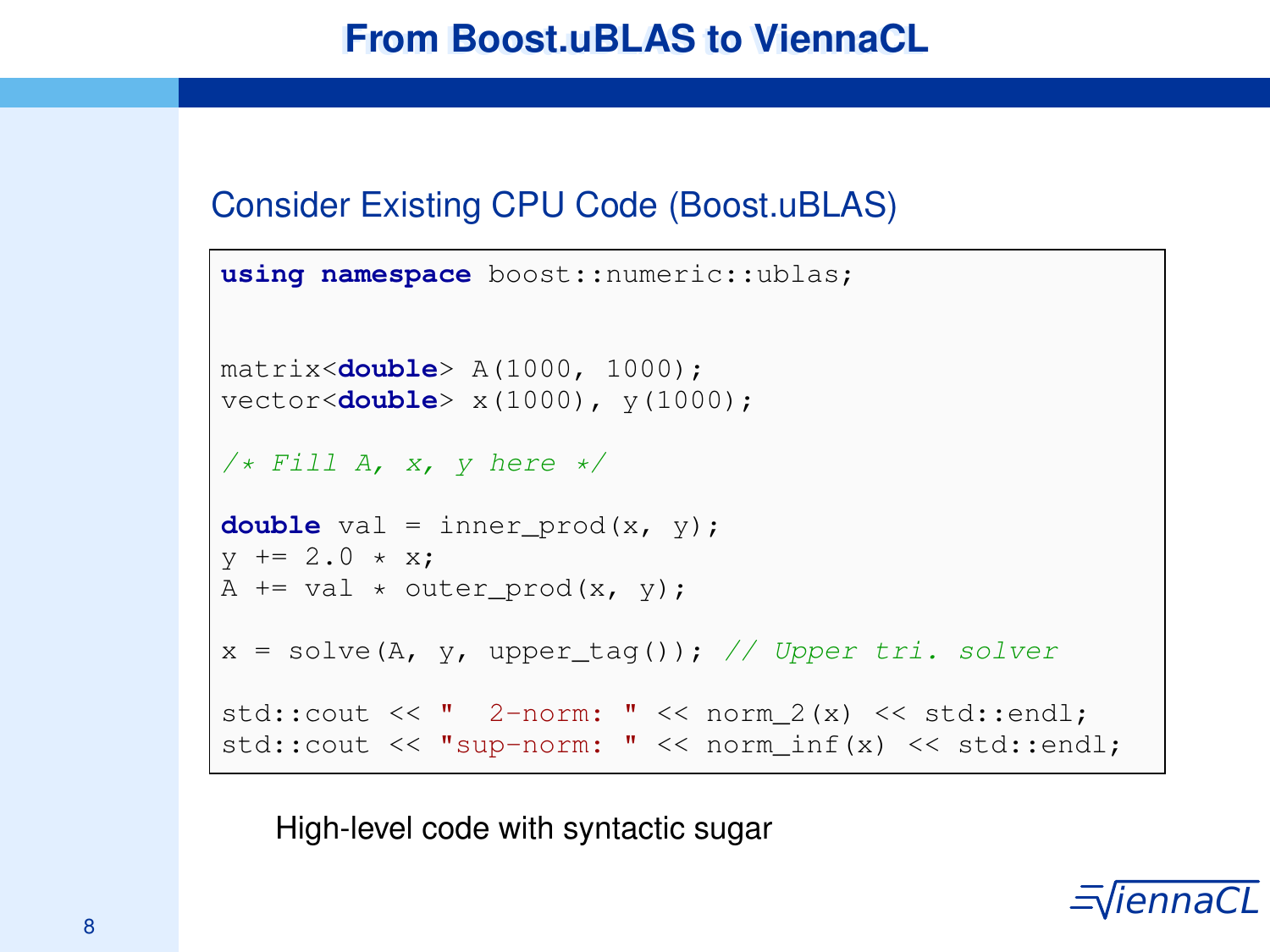#### Previous Code Snippet Rewritten with ViennaCL

```
using namespace viennacl;
using namespace viennacl::linalg;
matrix<double> A(1000, 1000);
vector<double> x(1000), y(1000);
/* Fill A, x, v here */double val = inner prod(x, y);
y := 2.0 \times x:
A += val * outer_prod(x, y);
x = solve(A, y, upper\_tag()); // Upper tri. solver
std::cout \lt\lt " 2-norm: " \lt\lt norm 2(x) \lt\lt std::endl;
std::cout << "sup-norm: " << norm_inf(x) << std::endl;
```
High-level code with syntactic sugar

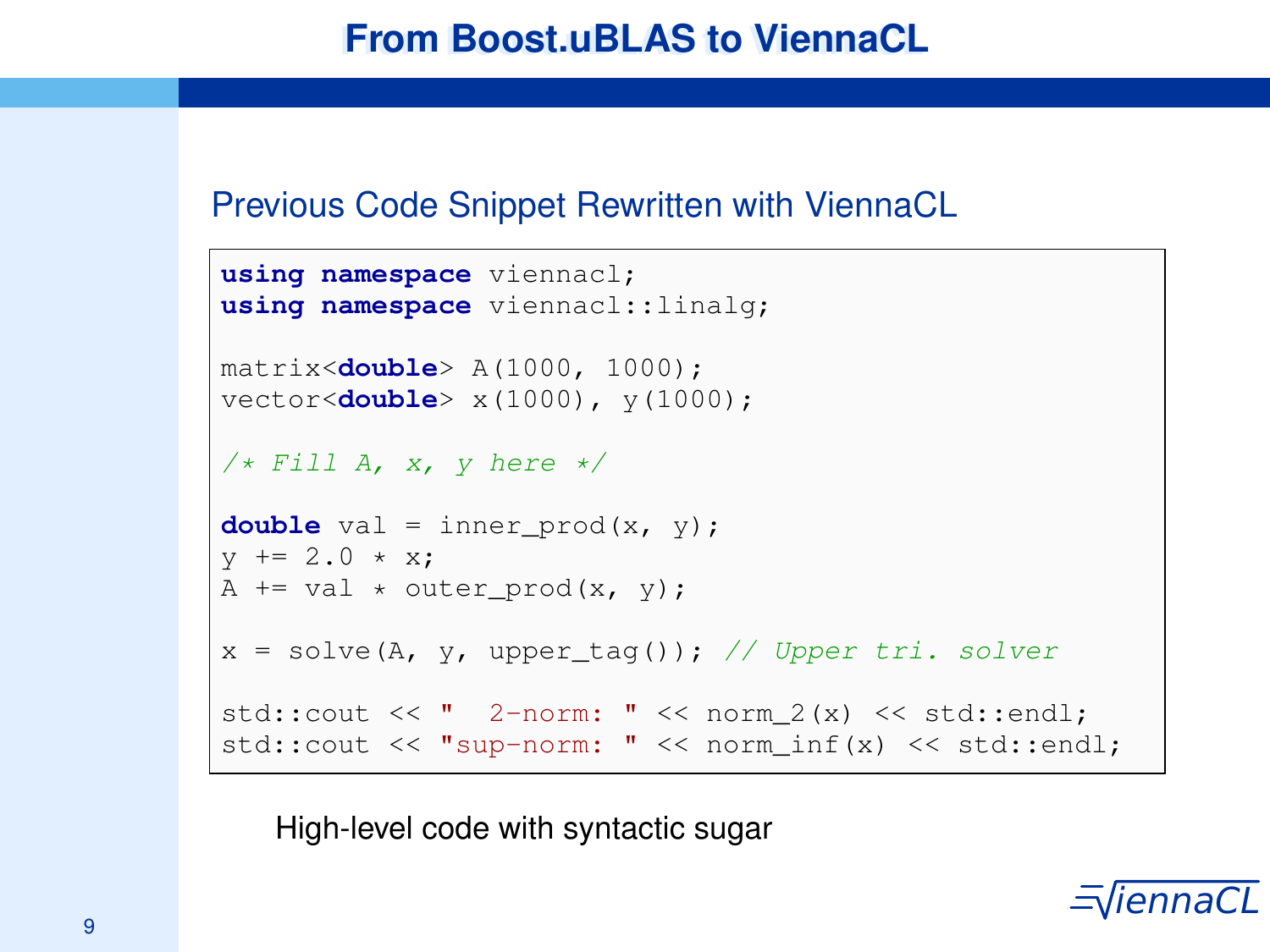#### ViennaCL in Addition Provides Iterative Solvers

```
using namespace viennacl;
using namespace viennacl::linalg;
compressed_matrix<double> A(1000, 1000);
vector<double> x(1000), y(1000);
/* Fill A, x, y here */
x = solve(A, y, cg\_tag()); // Conjugate Gradients
x = solve(A, y, bisostab\_tag()); // BiCGStab solver
x = solve(A, y, qmres\_tag()); // GMRES solver
```
No Iterative Solvers Available in Boost.uBLAS...

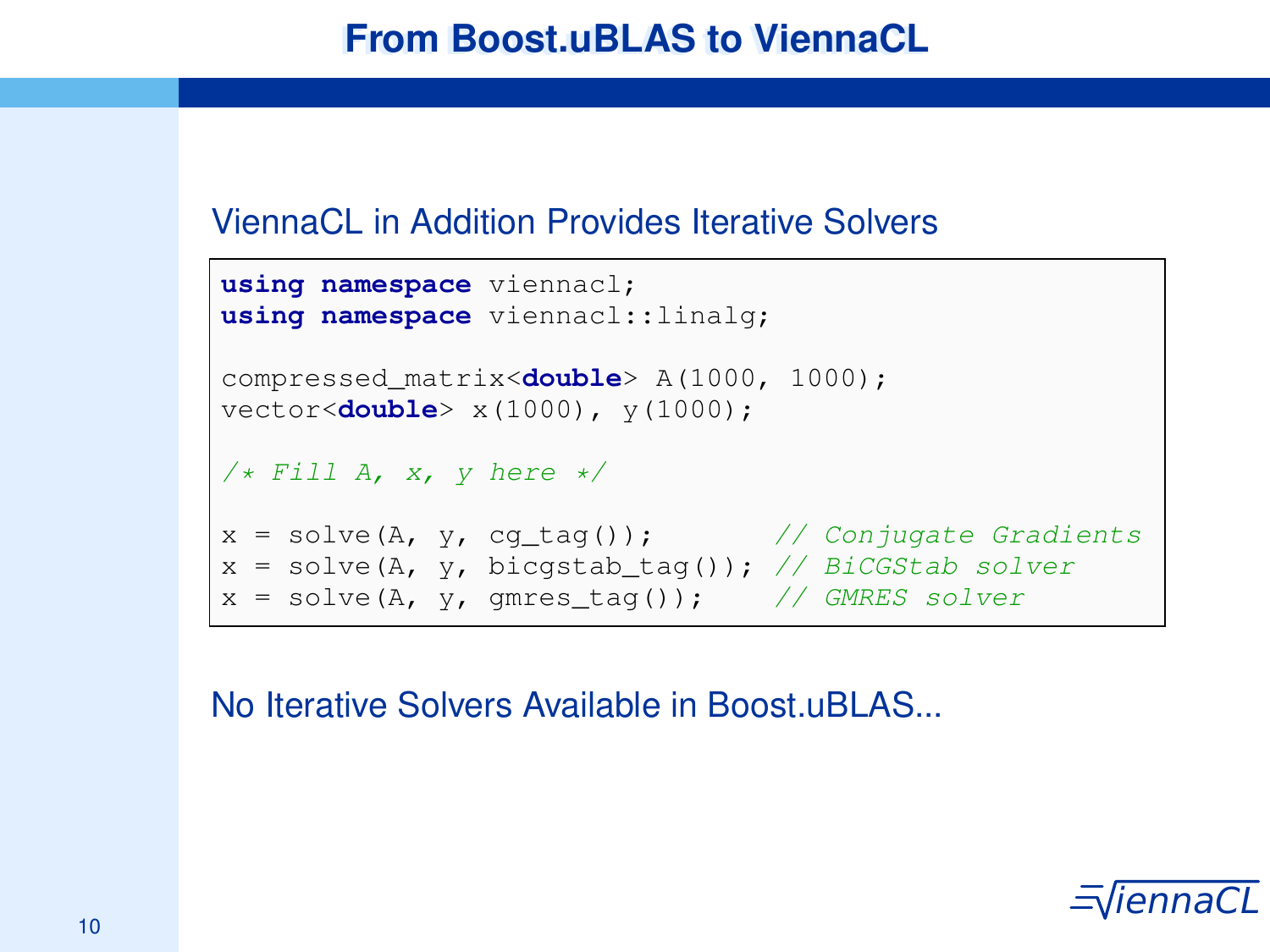## **From Boost.uBLAS to ViennaCL**

#### Thanks to Interface Compatibility

```
using namespace boost::numeric::ublas;
using namespace viennacl::linalg;
compressed_matrix<double> A(1000, 1000);
vector<double> x(1000), y(1000);
/* Fill A, x, y here */
x = solve(A, y, cg\_tag()); // Conjugate Gradients
x = solve(A, y, bicsstab\_tag()); // BiCGStab solver
x = solve(A, y, qmres\_tag()); // GMRES solver
```
### Code Reuse Beyond GPU Borders

Eigen http://eigen.tuxfamily.org/ MTL 4 http://www.mtl4.org/

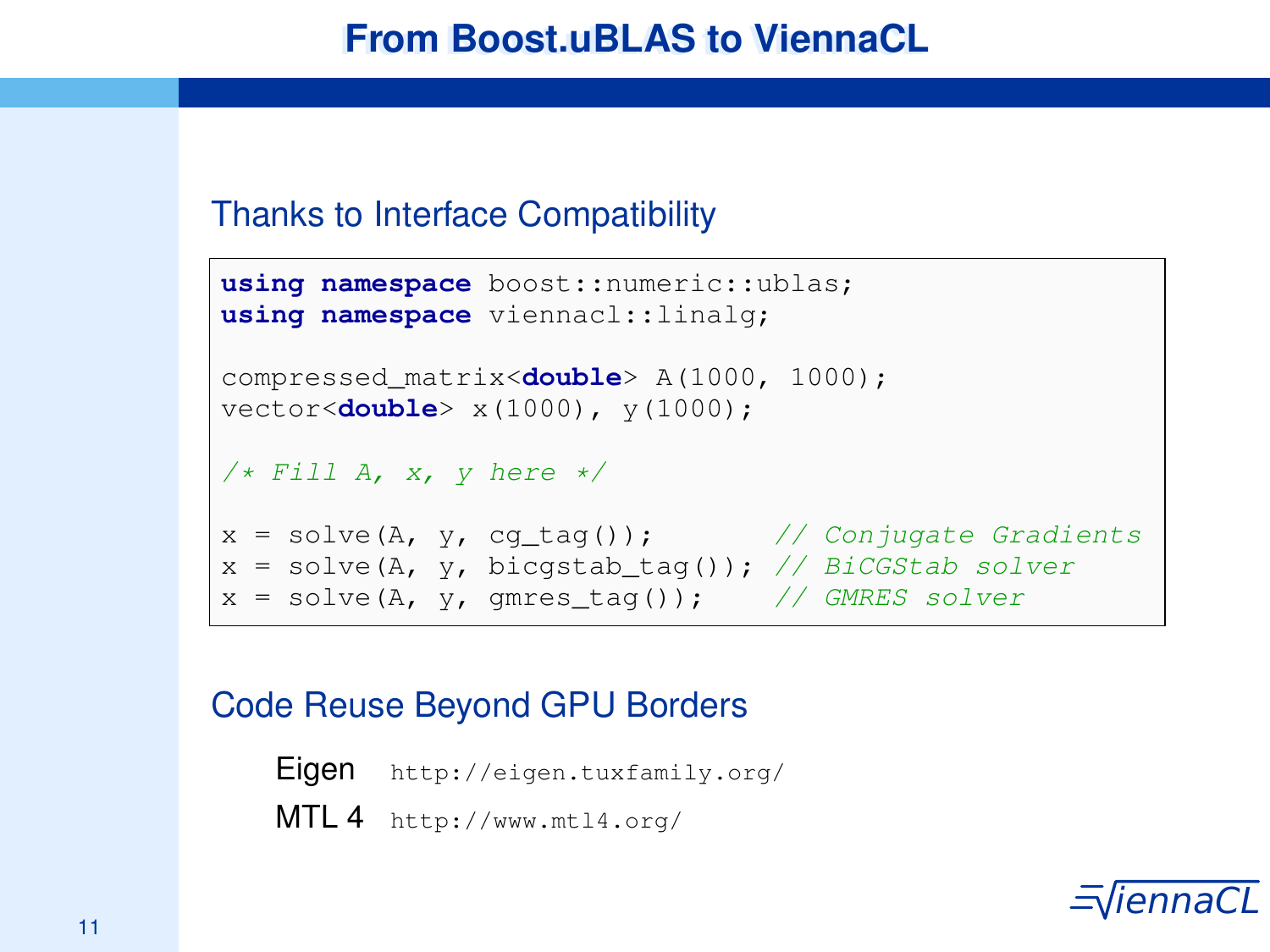### Generic CG Implementation (Sketch)

```
for (unsigned int i = 0; i < tag, max iterations(); +i)
{
 tmp = viennacl::linalg::prod(matrix, p);
  alpha = ip\_rr / inner_prod(tmp, p);
 result += alpha * p;
 residual = alpha * tmp:
 new ip rr = inner prod(residual, residual):
  if (new_ip_rr / norm_rhs_squared < tag.tolerance())
   break;
 beta = new\_ip\_rr / ip\_rr;ip\_rr = new\_ip\_rr;p = residual + beta * p;
}
```
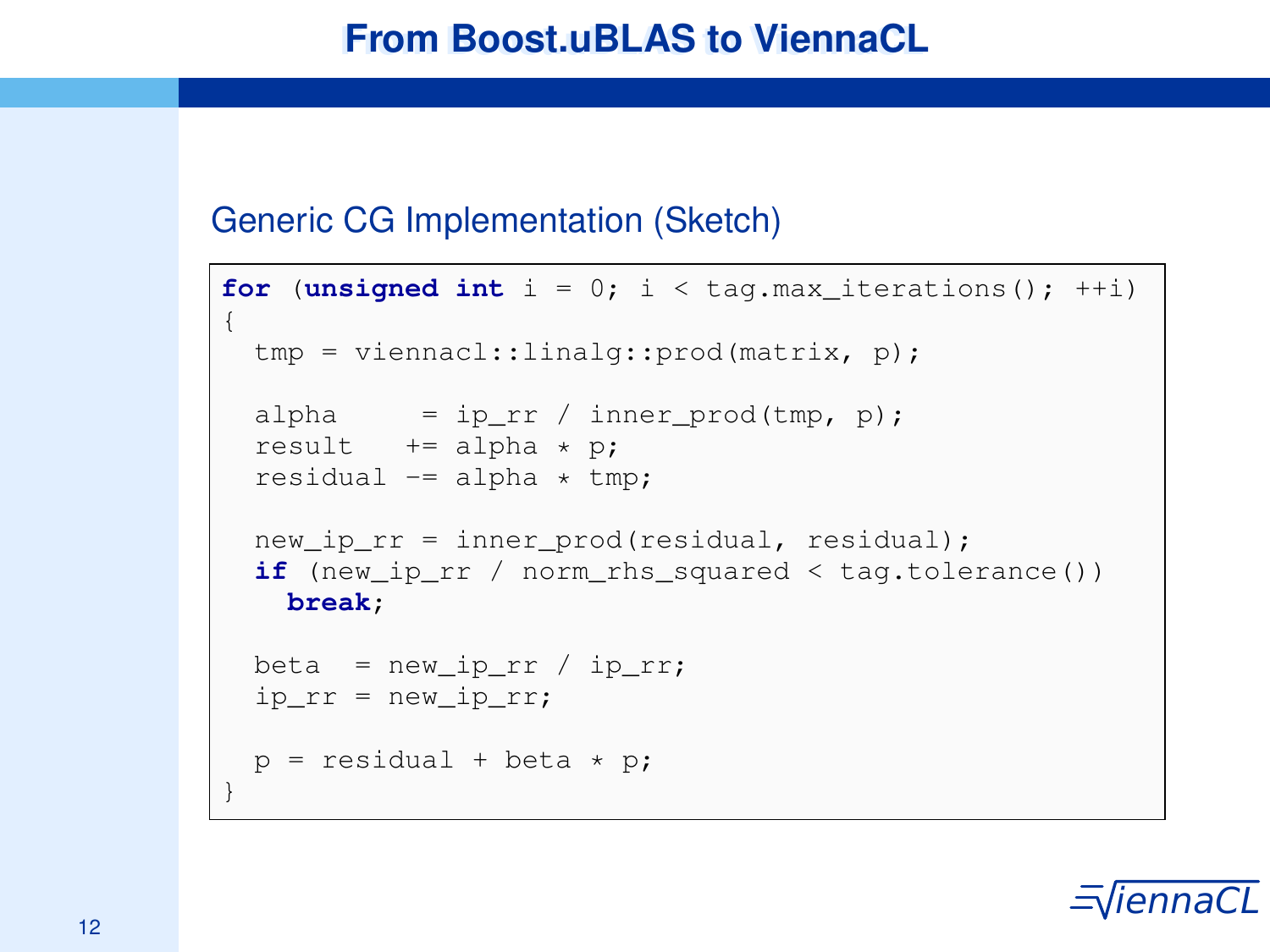## About

High-level linear algebra C++ library A PL OpenMP, OpenCL, and CUDA backends Backend Header-only Multi-platform



## **Dissemination**

Free Open-Source MIT (X11) License http://viennacl.sourceforge.net/ 50-100 downloads per week

## Design Rules

Reasonable default values Compatible to Boost.uBLAS whenever possible In doubt: clean design over performance

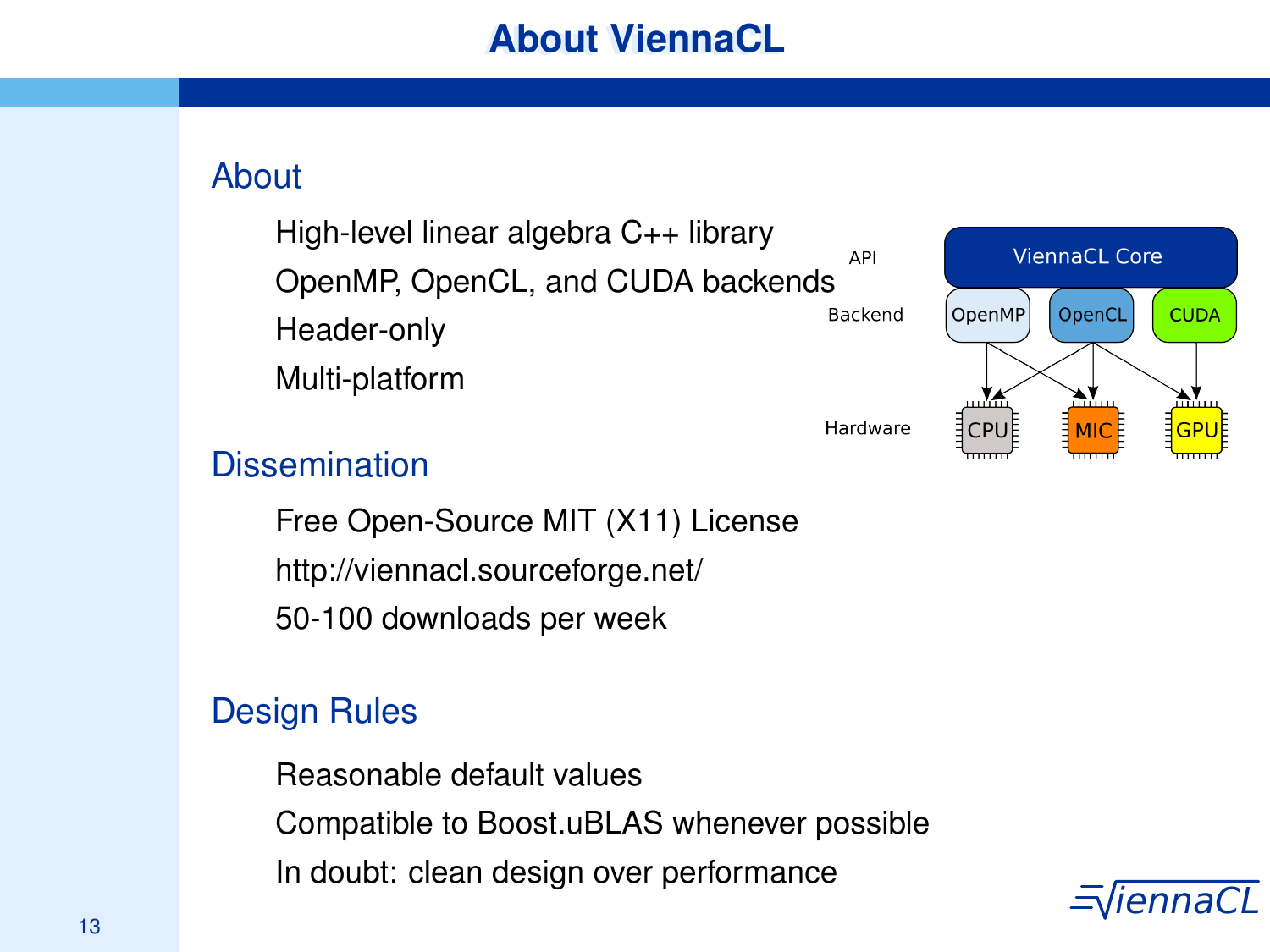## Basic Types

scalar

vector

matrix, compressed matrix, coordinate matrix, ell matrix, hyb matrix

## Data Initialization

Using viennacl::copy()

```
std::vector<double> std x(100);
  ublas::vector<double> ublas x(100);
viennacl::vector<double> vcl x(100);
for (size t i=0; i<100; ++i){
   std x[i] = rand():
 ublas x[i] = rand();
   vcl x[i] = rand(); //possible, inefficient
}
```
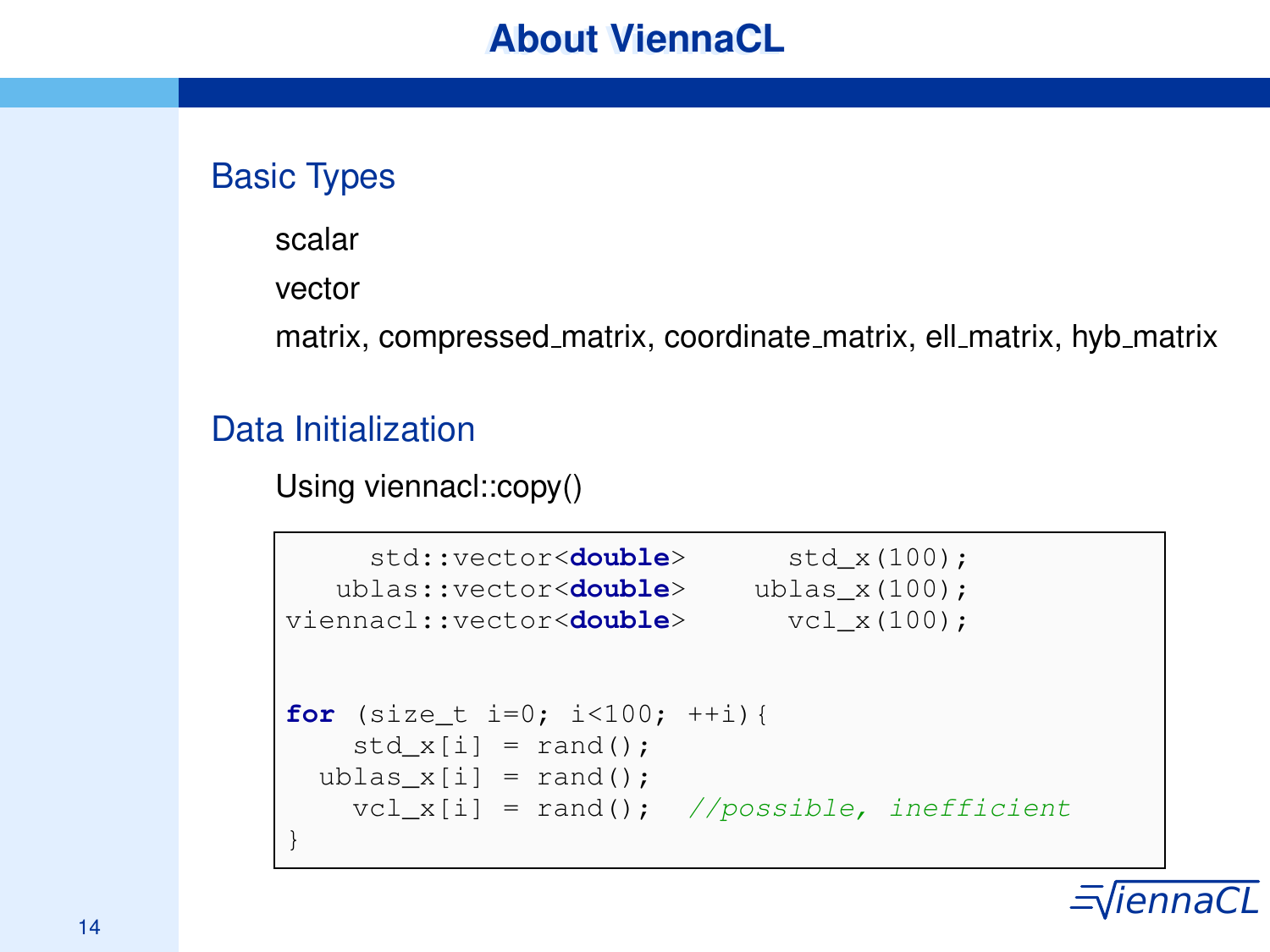## Basic Types

scalar

vector

matrix, compressed matrix, coordinate matrix, ell matrix, hyb matrix

## Data Initialization

Using viennacl::copy()

```
std::vector<double> std x(100);
  ublas::vector<double> ublas_x(100);
viennacl::vector<double> vcl_x(100);
/* setup of std x and ublas x omitted */
viennacl::copy(std x.begin(), std x.end(),
              vcl x.begin()); //to GPU
viennacl::copy(vcl_x.begin(), vcl_x.end(),
              ublas x.beqin()); //to CPU
```
 $\equiv$   $\sqrt{15}$  is the contract of the contract of the contract of  $\equiv$   $\sqrt{15}$  iennaCL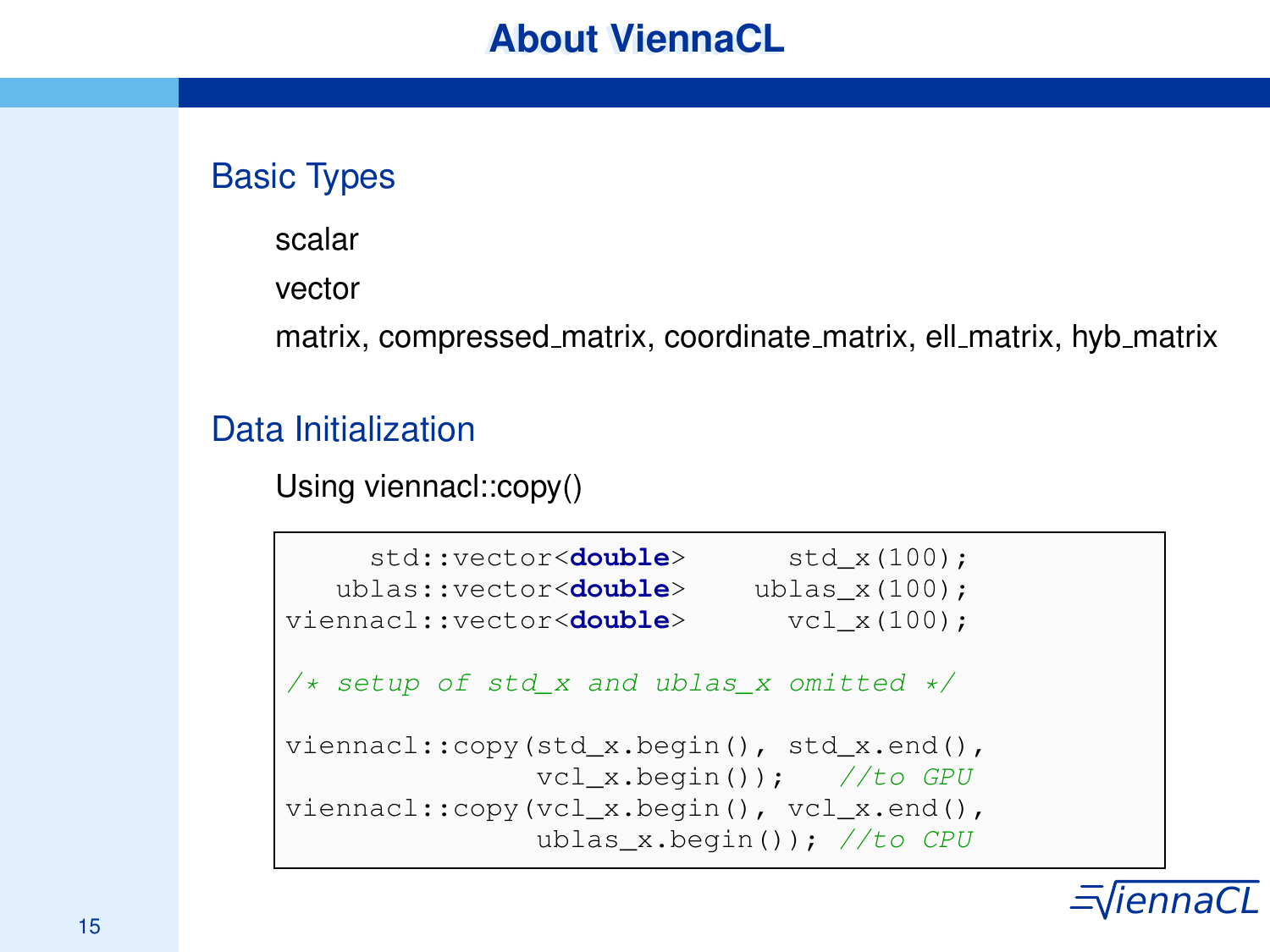## Basic Types

scalar

vector

matrix, compressed matrix, coordinate matrix, ell matrix, hyb matrix

## Data Initialization

Using viennacl::copy()

```
std::vector<std::vector<double> > std A;
  ublas::matrix<double> ublas A;
viennacl::matrix<double> vcl A;
/* setup of std A and ublas A omitted */
viennacl::copy(std_A,
            vcl A); // CPU to GPU
viennacl::copy(vcl_A,
             ublas A): // GPU to CPU
```
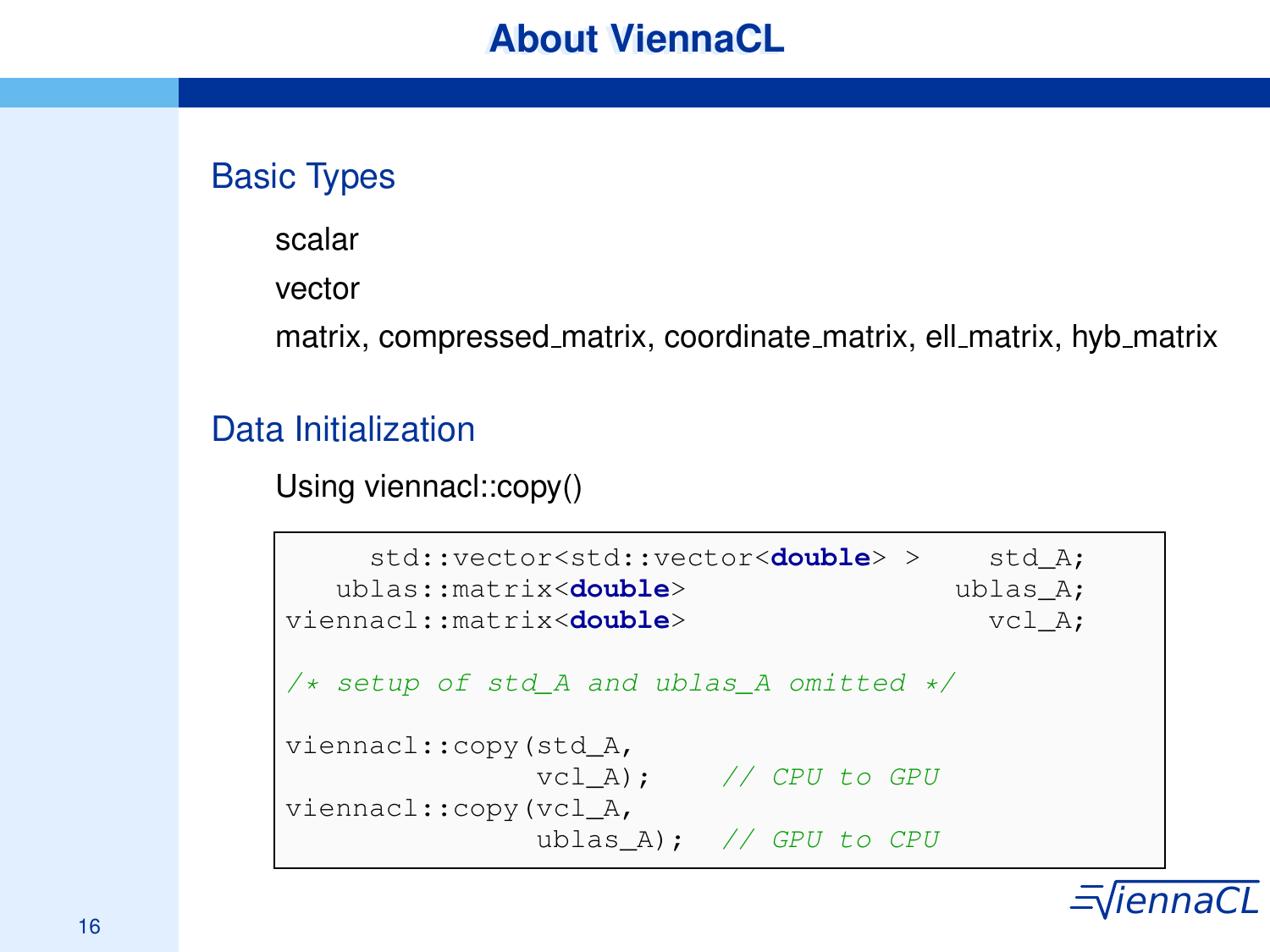### Vector Addition

 $x = y + z;$ 

### Naive Operator Overloading

vector<T> **operator**+(vector<T> & v, vector<T> & w);

 $t \leftarrow y + z$ ,  $x \leftarrow t$ 

Temporaries are extremely expensive!

#### Expression Templates

```
vector_expr<vector<T>, op_plus, vector<T> >
operator+(vector<T> & v, vector<T> & w) { ... }
vector::operator=(vector_expr<...> const & e) {
  viennacl::linalg::avbv(*this, 1,e.lhs(), 1,e.rhs());
}
```
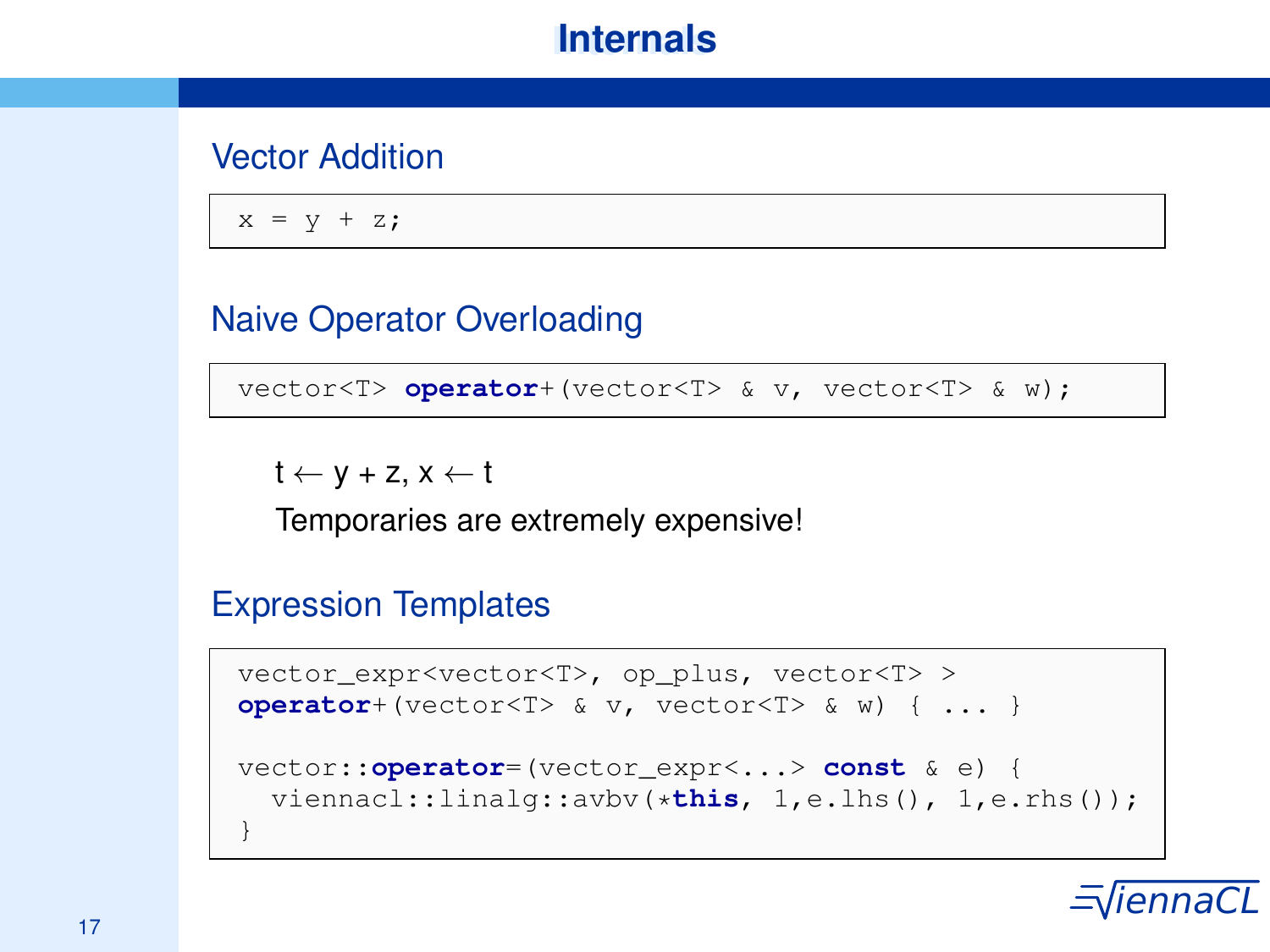#### Vector Addition

```
// x = y + zvoid avbv(...) {
  switch (active handle id(x))
  {
    case MAIN_MEMORY:
      host_based::avbv(...);
      break;
    case OPENCL_MEMORY:
      opencl::avbv(...);
      break;
    case CUDA_MEMORY:
      cuda::avbv(...);
      break;
    default:
      raise_error();
  }
}
```
Memory buffers can switch memory domain at runtime

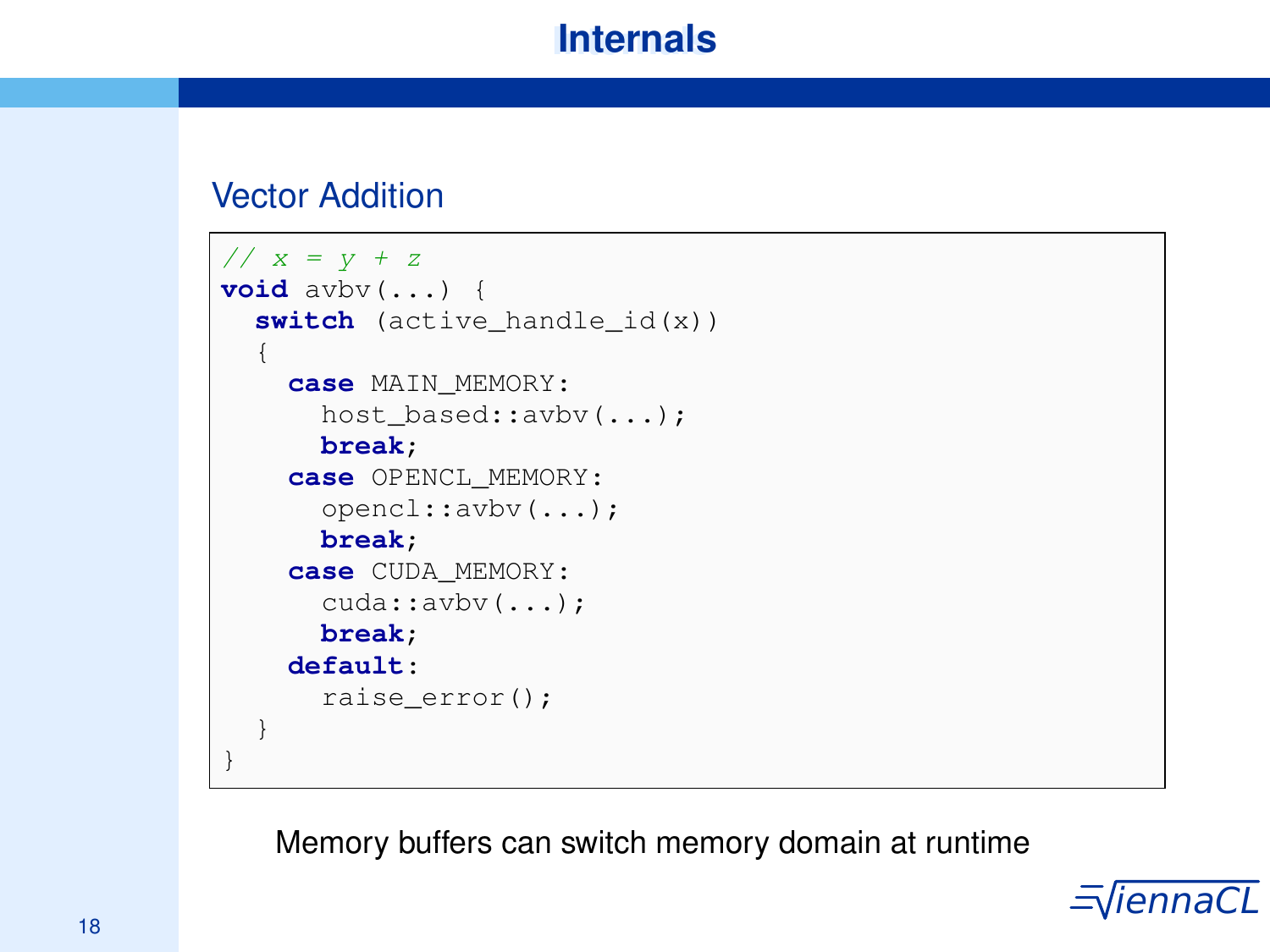#### Memory Buffer Migration

```
vector<double> x = zero_vector<double>(42);
memory_types src_memory\_loc = memory_domain(x);switch_memory_domain(x, MAIN_MEMORY);
/* do work on x in main memory here */switch_memory_domain(x, src_memory_loc);
```
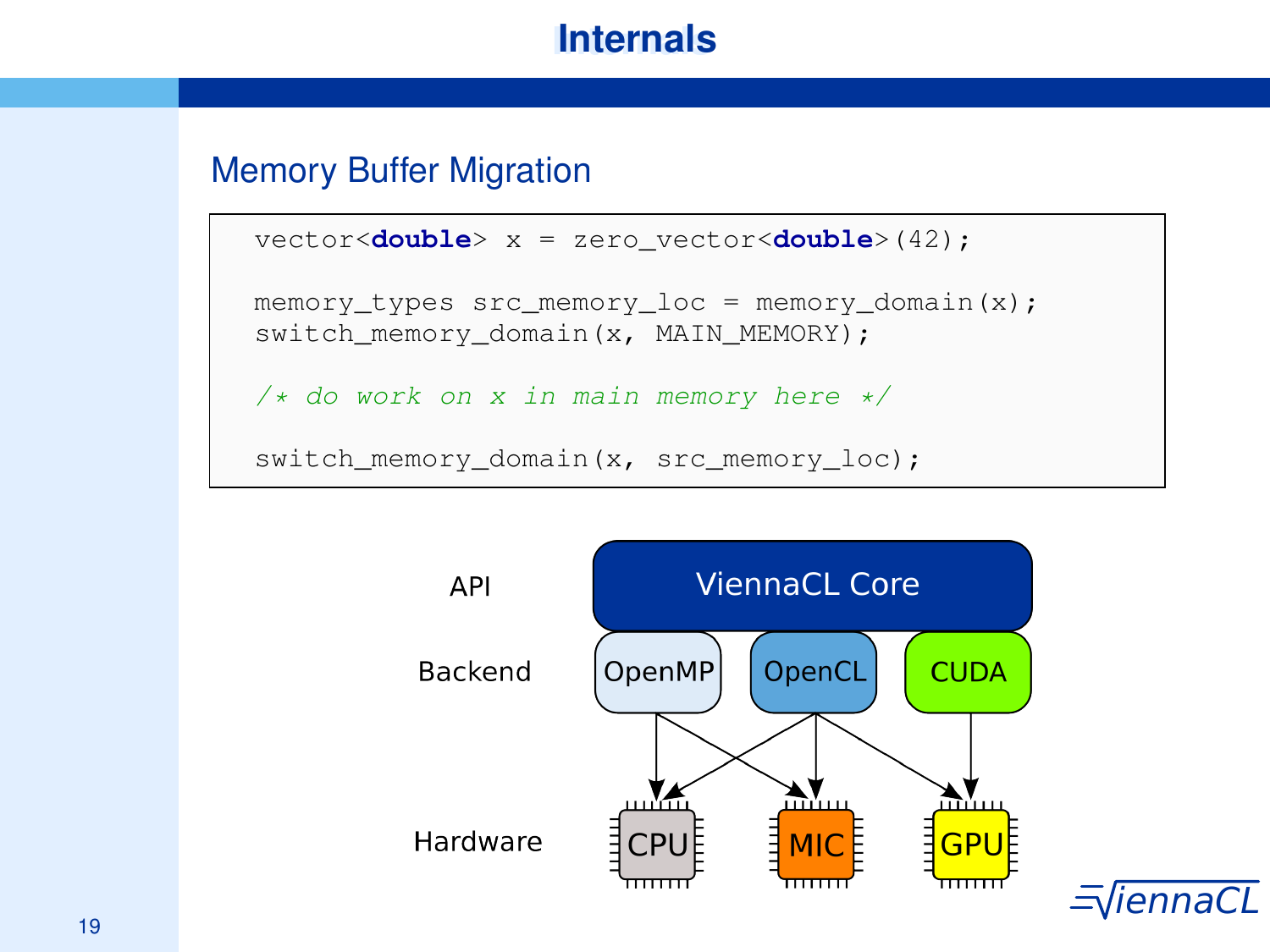#### Generalizing compute kernels

```
// x = y + z__kernel void avbv(
  double * x,
   double * y,
   double * z, uint size)
{
 i = qet qlobal id(0);for (size t i=0; i<size; i += get global size())
   x[i] = y[i] + z[i];}
```
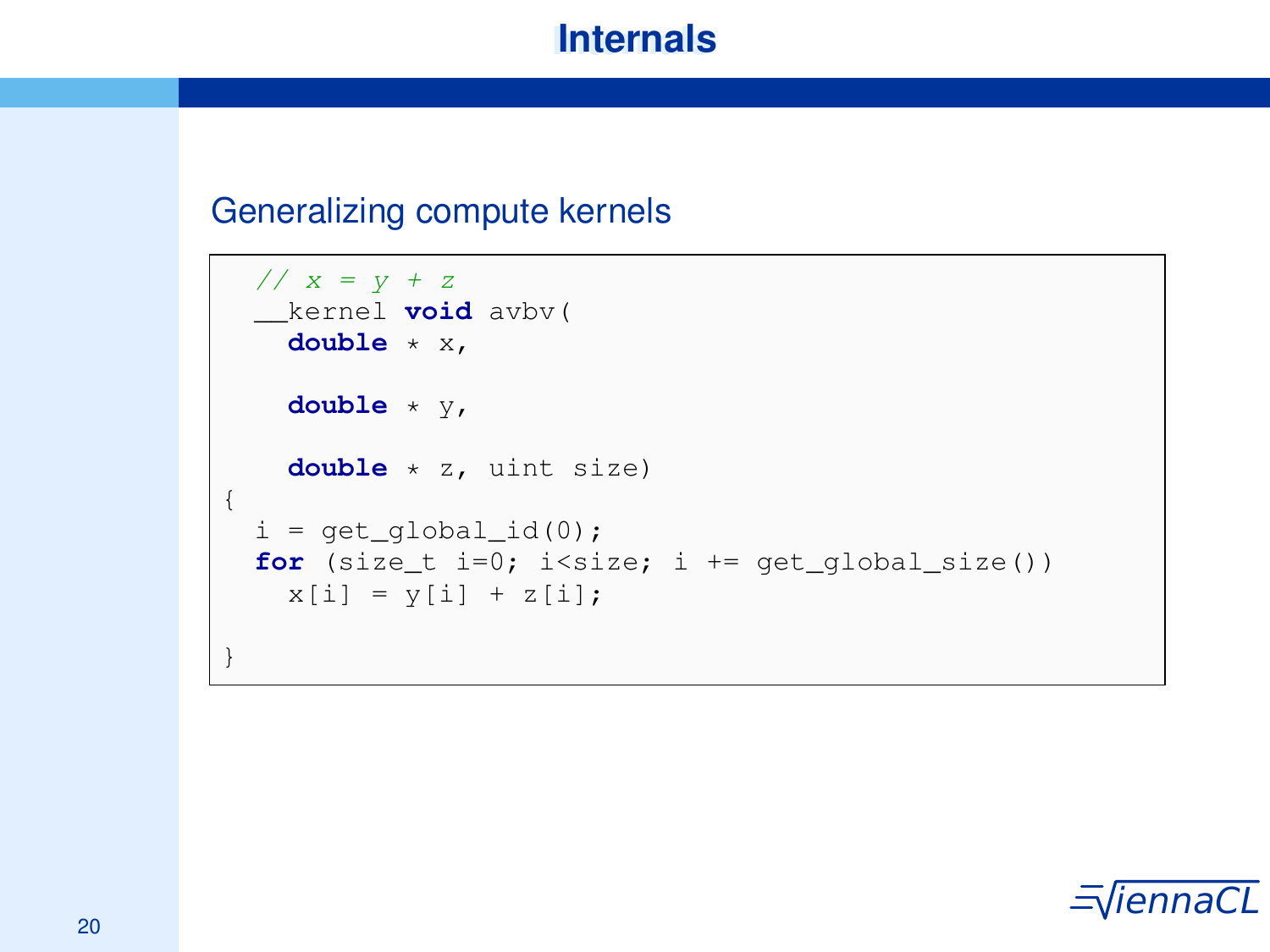#### Generalizing compute kernels

```
// x = a * y + b * z__kernel void avbv(
  double * x,
   double a,
   double * y,
   double b,
   double * z, uint size)
{
 i = qet qlobal id(0);for (size t i=0; i<size; i += get global size())
   x[i] = a * y[i] + b * z[i];}
```
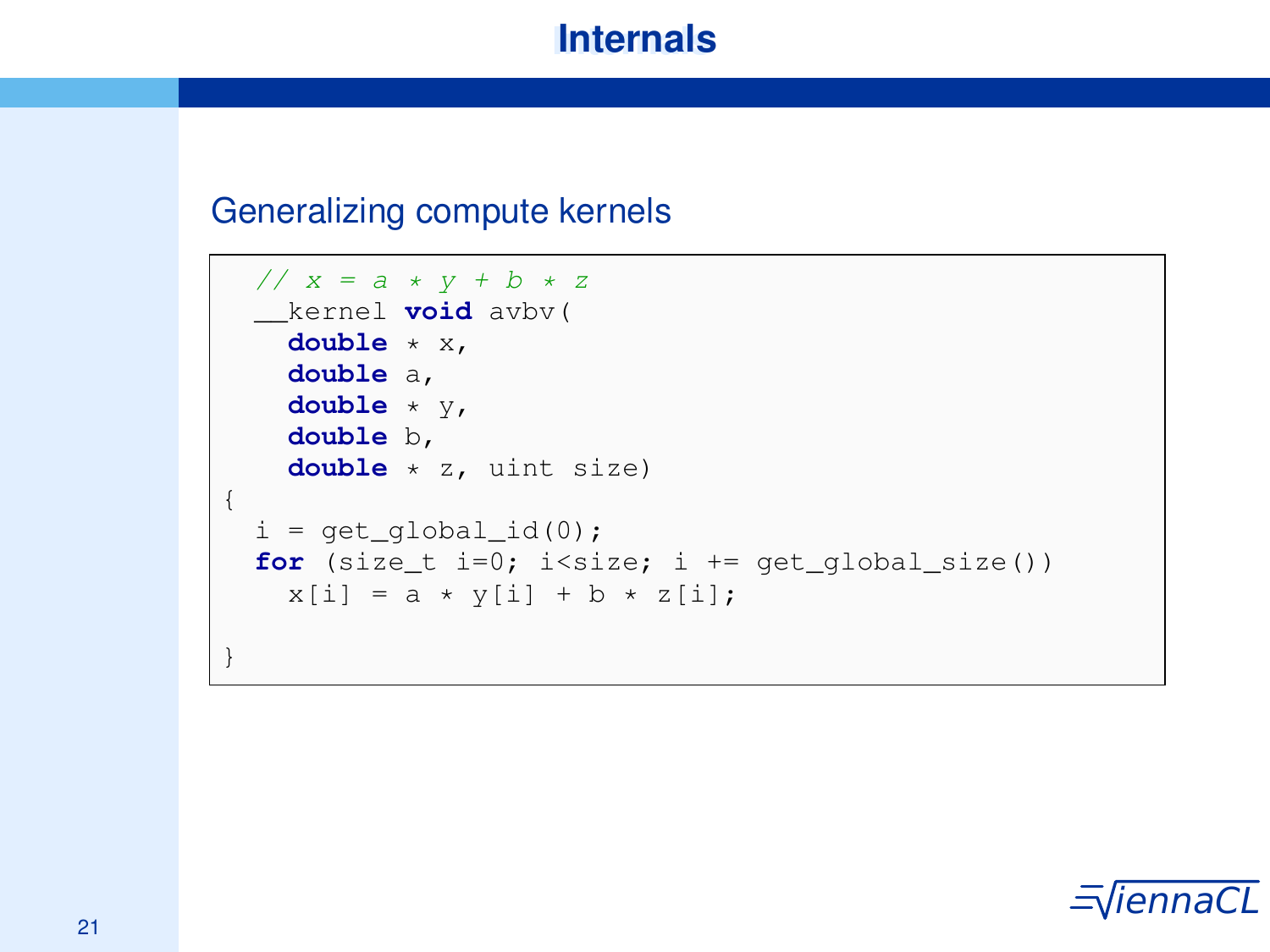#### Generalizing compute kernels

```
// x[4:8] = a * y[2:6] + b * z[3:7]__kernel void avbv(
  double * x, uint off x,
   double a,
   double * y, uint off_y,
   double b,
   double * z, uint off_z, uint size)
{
 i = qet qlobal id(0);for (size t i=0; i<size; i += get global size())
   x[off x + i] = a * y[off y + i] + b * z[off z + i];}
```
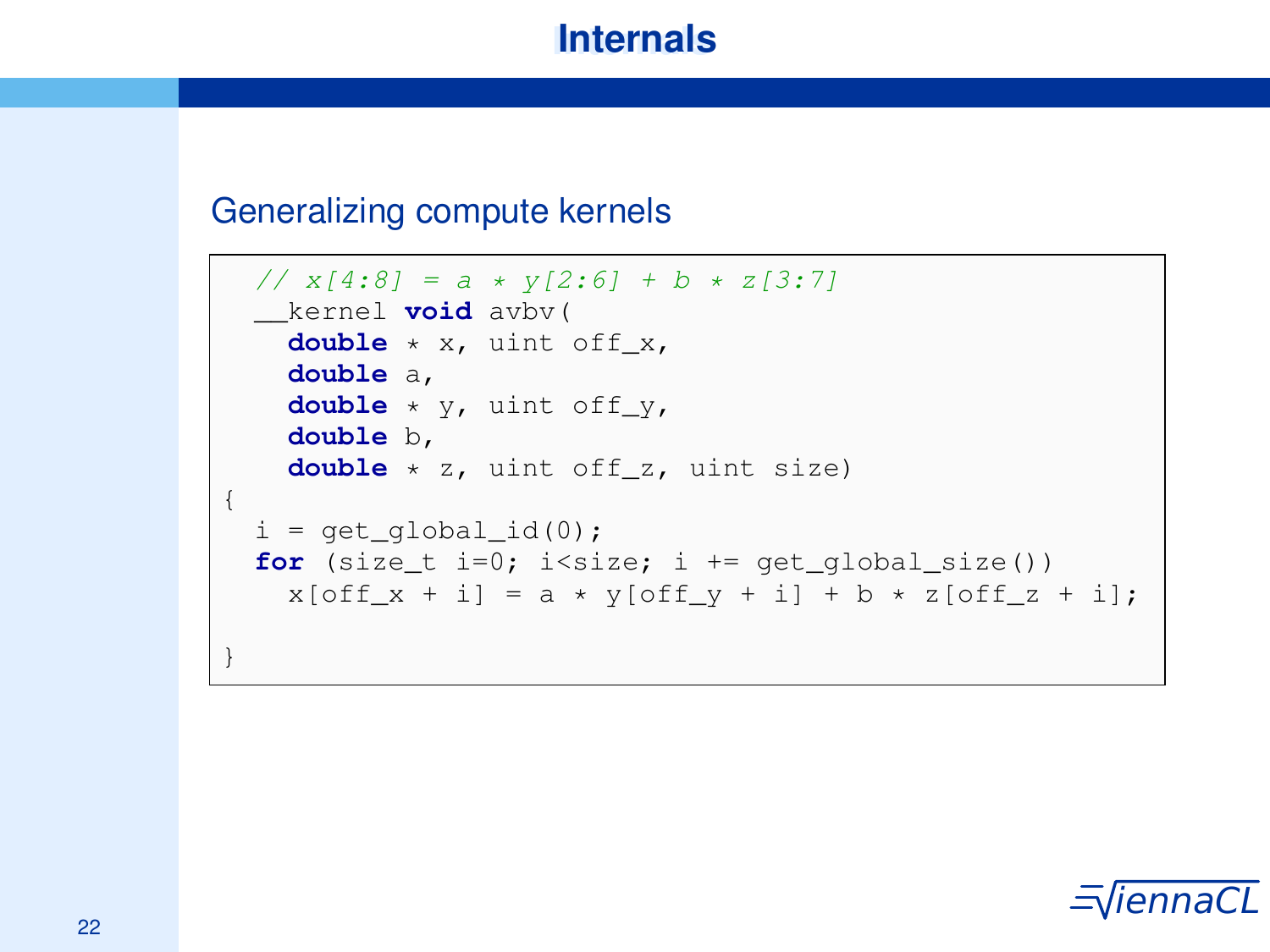#### Generalizing compute kernels

```
// x[4:2:8] = a * v[2:2:6] + b * z[3:2:7]__kernel void avbv(
   double * x, uint off_x, uint inc_x,
   double a,
   double * y, uint off_y, uint inc_y,
   double b,
   double * z, uint off_z, uint inc_z, uint size)
{
 i = qet qlobal id(0);for (size t i=0; i<size; i += get_global_size())
   x[off x + i * inc x] = a * y[off y + i * inc y]+ b \times z [off z + i \times inc z]:
}
```
No penalty on GPUs because FLOPs are for free

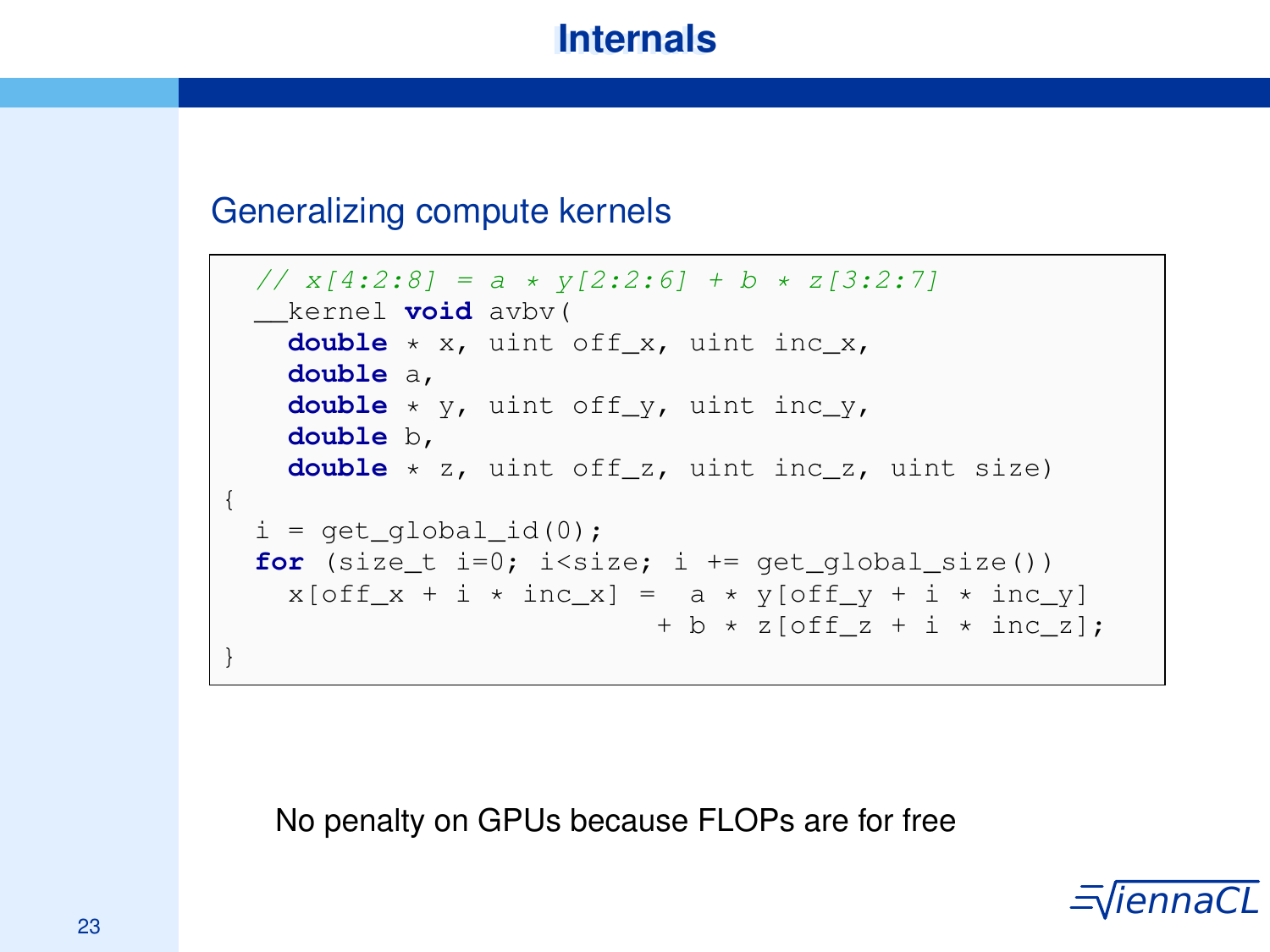## **Benchmarks**



 $\equiv$   $\equiv$   $\sim$   $\equiv$   $\sim$   $\equiv$   $\sim$   $\equiv$   $\sim$   $\equiv$   $\sim$   $\equiv$   $\sim$   $\equiv$   $\sim$   $\equiv$   $\sim$   $\equiv$   $\sim$   $\equiv$   $\sim$   $\equiv$   $\sim$   $\equiv$   $\sim$   $\equiv$   $\sim$   $\equiv$   $\sim$   $\equiv$   $\sim$   $\equiv$   $\sim$   $\equiv$   $\sim$   $\equiv$   $\sim$   $\equiv$   $\sim$   $\equiv$   $\sim$   $\equiv$   $\sim$   $\equiv$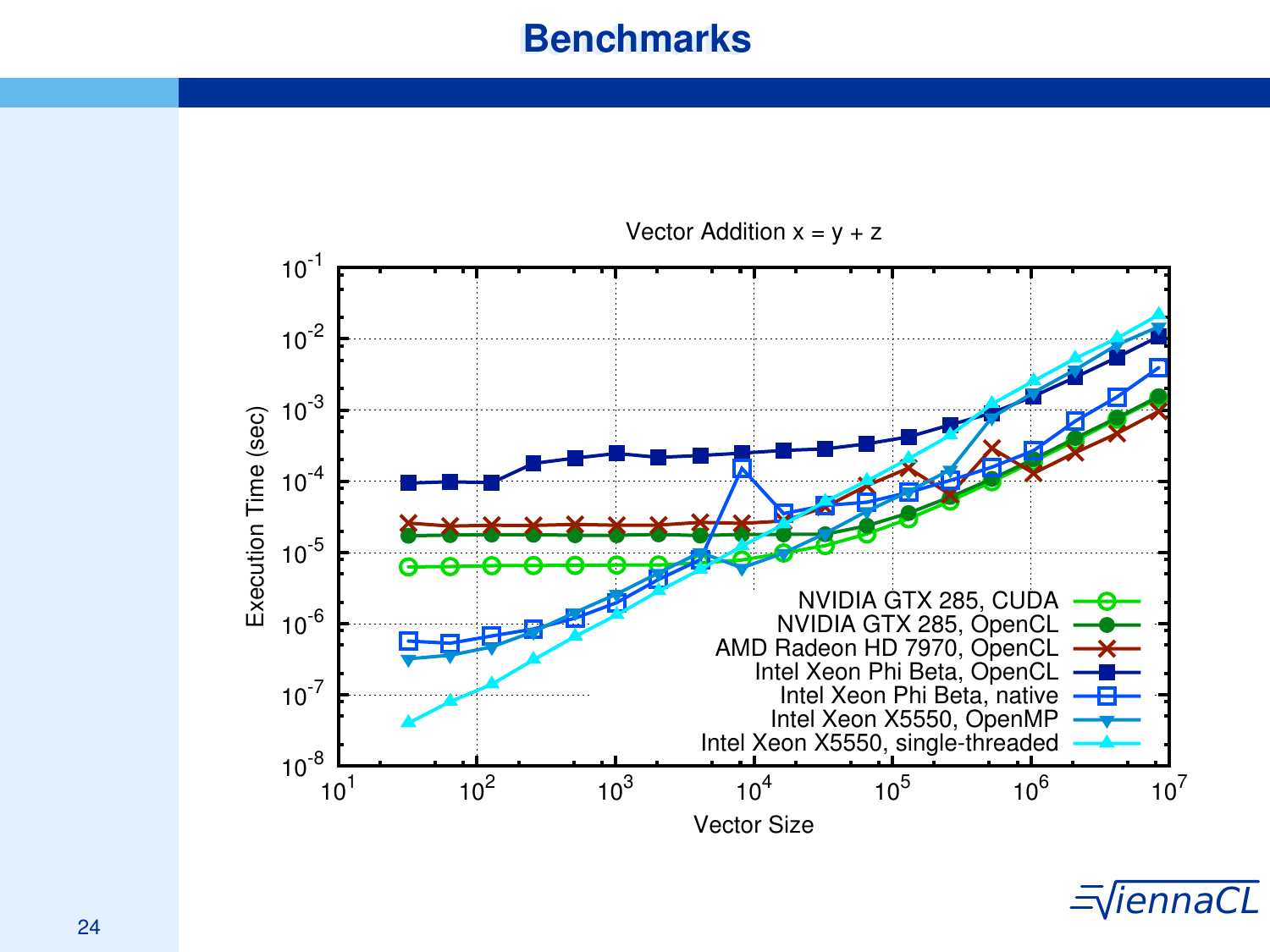## **Benchmarks**



 $\equiv$   $\sqrt{25}$  iennaCL  $\equiv$   $\sqrt{25}$  iennaCL  $\equiv$   $\sqrt{25}$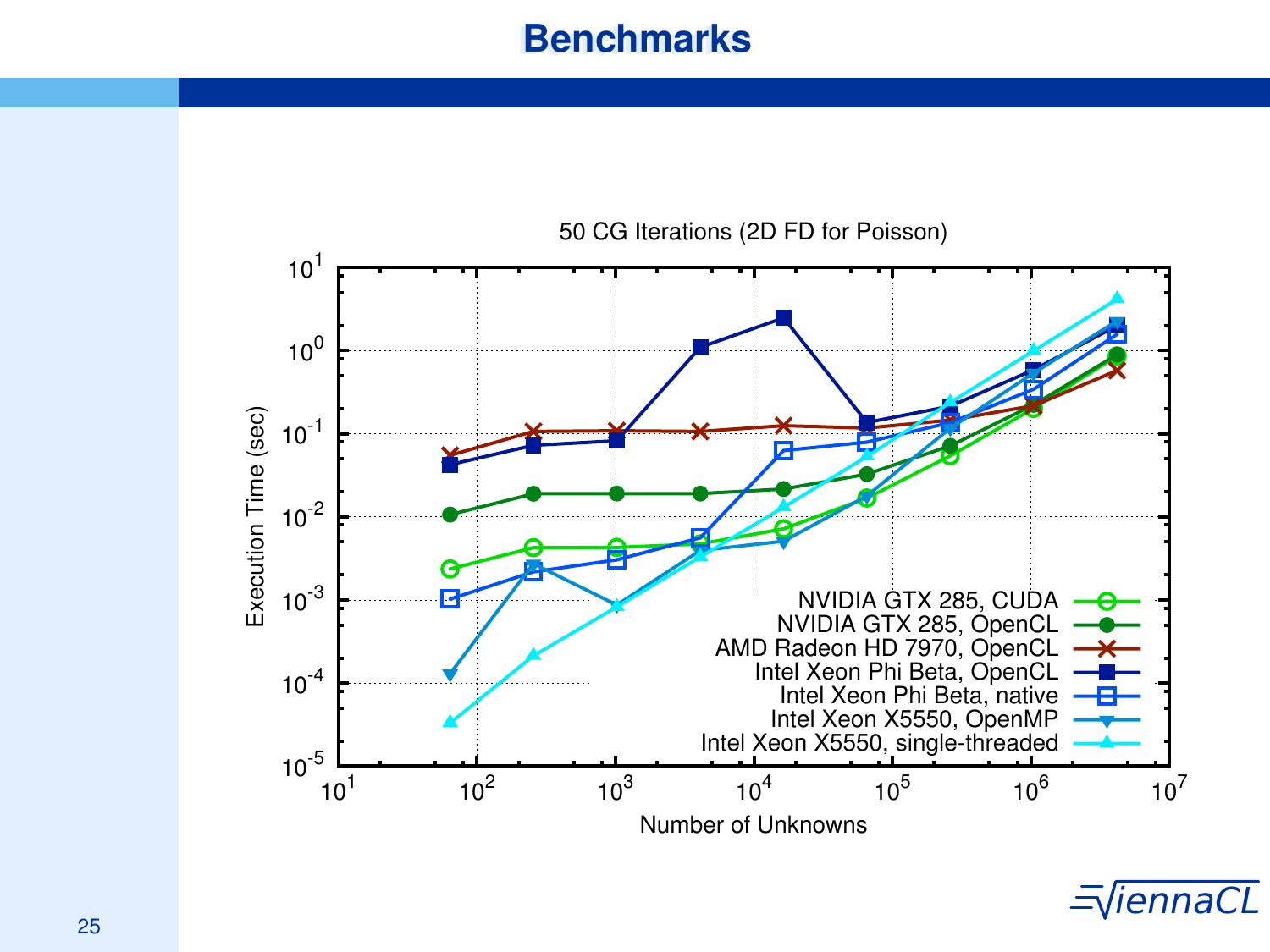## **Benchmarks**

### Matrix-Matrix Multiplication

Autotuning environment

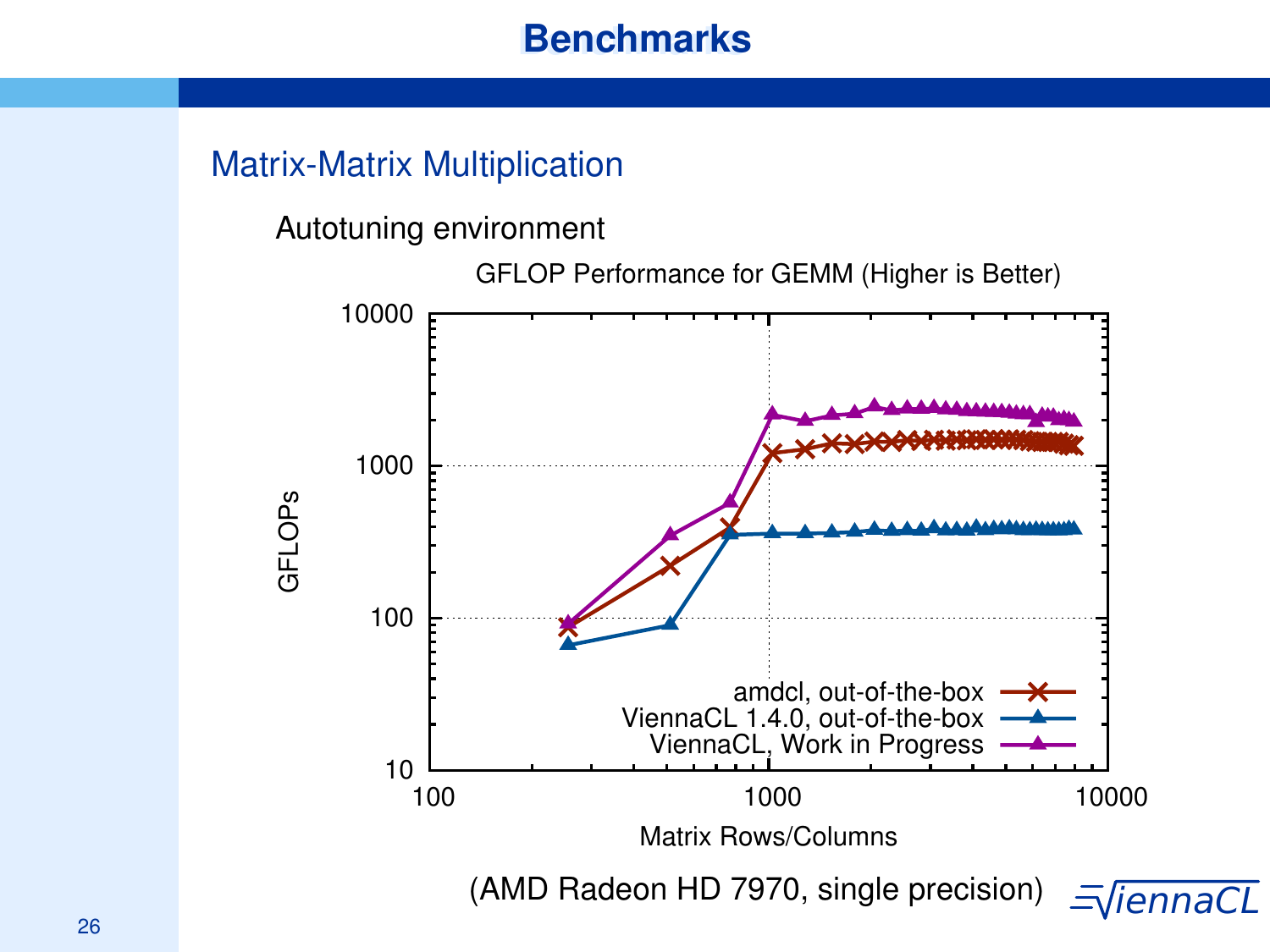#### **Contributors**

Thomas Bertani Evan Bollig Philipp Grabenweger Volodymyr Kysenko Nikolay Lukash Günther Mader Vittorio Patriarca Florian Rudolf Astrid Rupp Philippe Tillet Markus Wagner Josef Weinbub Michael Wild